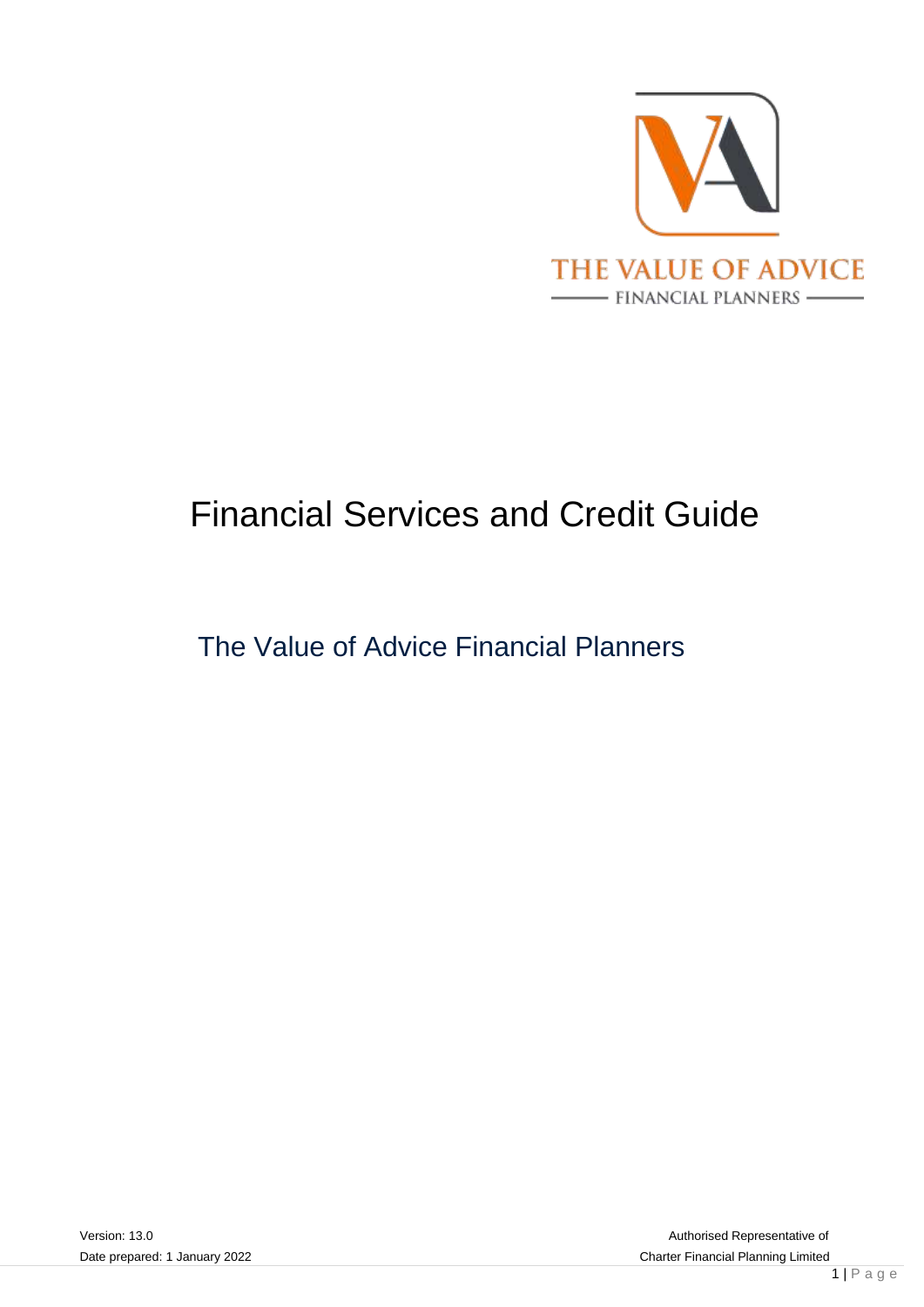This Financial Services and Credit Guide (FSCG) contains information that will help you decide whether to use the financial services we offer. It sets out:

- who we are and how we can be contacted
- the advice and services we provide
- information about our licensee Charter Financial Planning Limited (Charter)
- our fees and how we, your adviser and Charter, are paid in connection with those services
- how we manage your private information
- how you can complain about a matter relating to us or Charter

## Documents you may receive

We will provide you with a number of documents as you progress through our financial planning process to capture each stage of your advice journey. We may provide these documents to you electronically to your nominated email address, unless otherwise agreed.

When we provide personal advice it will normally be documented and provided to you in a Statement of Advice (SOA), known as a financial plan. The financial plan contains a summary of your goals and the strategies and any financial products we may recommend to achieve your goals. It also provides you with detailed information about product costs and the fees and other benefits we and others will receive, as a result of the advice we have provided.

If we provide further personal advice a financial plan may not be required. We will keep a record of any further personal advice we provide you for at least seven years after our relationship ends. You may request a copy of such records by contacting our office during that period.

If we recommend or arrange a financial product for you we will provide a product disclosure statement (PDS) or investor directed portfolio service (IDPS) guide where relevant. These documents contain the key features of the recommended product, such as its benefits and risks as well as the costs you will pay the product provider to manage that product.

You should read any warnings contained in your advice document, the PDS or IDPS guide carefully before making any decision relating to a financial strategy or product.

### **Not Independent**

Generally, we provide personal advice in line with our Approved Product and Services List (APSL) which may include financial products and services associated with the licensee. We may receive commissions from life insurance products we recommend and non-monetary benefits such as training and educational seminars from product providers. For these reasons, we are not considered independent, impartial, or unbiased.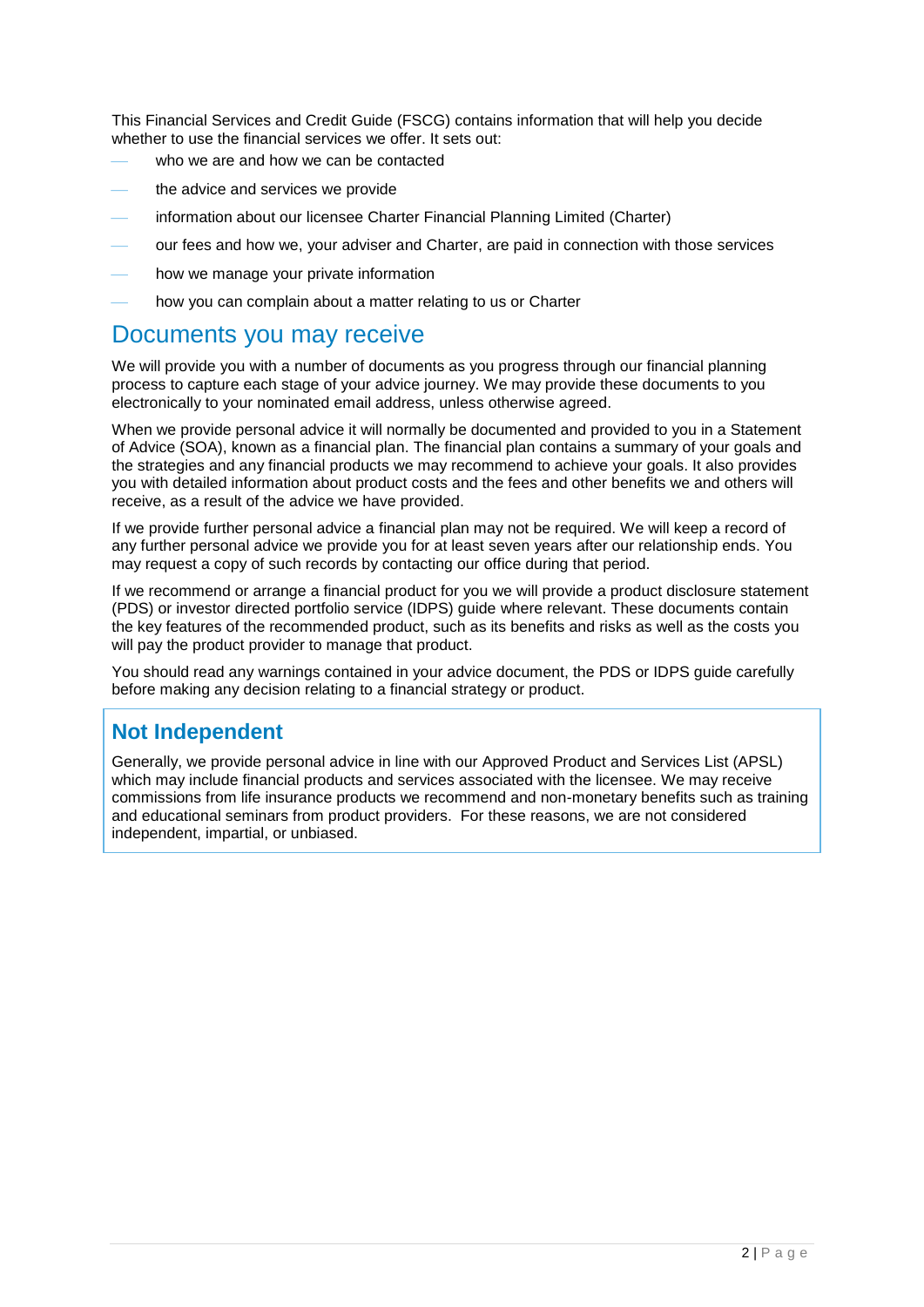## About our practice

Our business, The Value of Advice Financial Planners, was established in 1994 and provides a range of wealth advice and assistance to help people grow, manage and protect their wealth.

Our objective is to ensure that you and your family are provided with personal service and advice to help you remain financially well organised, implement strategies to improve your financial position, manage and/or accumulate investment capital and, achieve your desired lifestyle.

The Value of Advice Financial Planners is proud to be an approved FPA Professional Practice - the symbol of professional financial planning in our community. As an FPA Professional Practice we comply with the highest ethical and professional standards set by the Financial Planning Association of Australia. We have met their strict and rigorous eligibility and ongoing commitment criteria, including having a CERTIFIED FINANCIAL PLANNER practitioner - the highest standard of achievement for financial planners in the world.

#### **Summary of the business**

| <b>Name</b>                         | The Value of Advice Pty Ltd trading as The Value of Advice Financial<br><b>Planners</b> |
|-------------------------------------|-----------------------------------------------------------------------------------------|
| <b>Australian Business Number</b>   | 87 093 819 222                                                                          |
| Authorised representative number    | 286035                                                                                  |
| <b>Credit representative number</b> | 395556                                                                                  |

#### **Our office contact details**

| <b>Address</b> | Level 2, 9 Sherwood Road, TOOWONG, QLD 4066 |
|----------------|---------------------------------------------|
| <b>Phone</b>   | 0738711999                                  |
| <b>Fax</b>     | 07 3871 1805                                |
| <b>Email</b>   | glyons@thevalueofadvice.com.au              |
| <b>Website</b> | http://www.thevalueofadvice.com.au/         |

This guide provides information about our advisers including their contact details, qualifications, experience, the services they may offer and financial products they can provide advice on.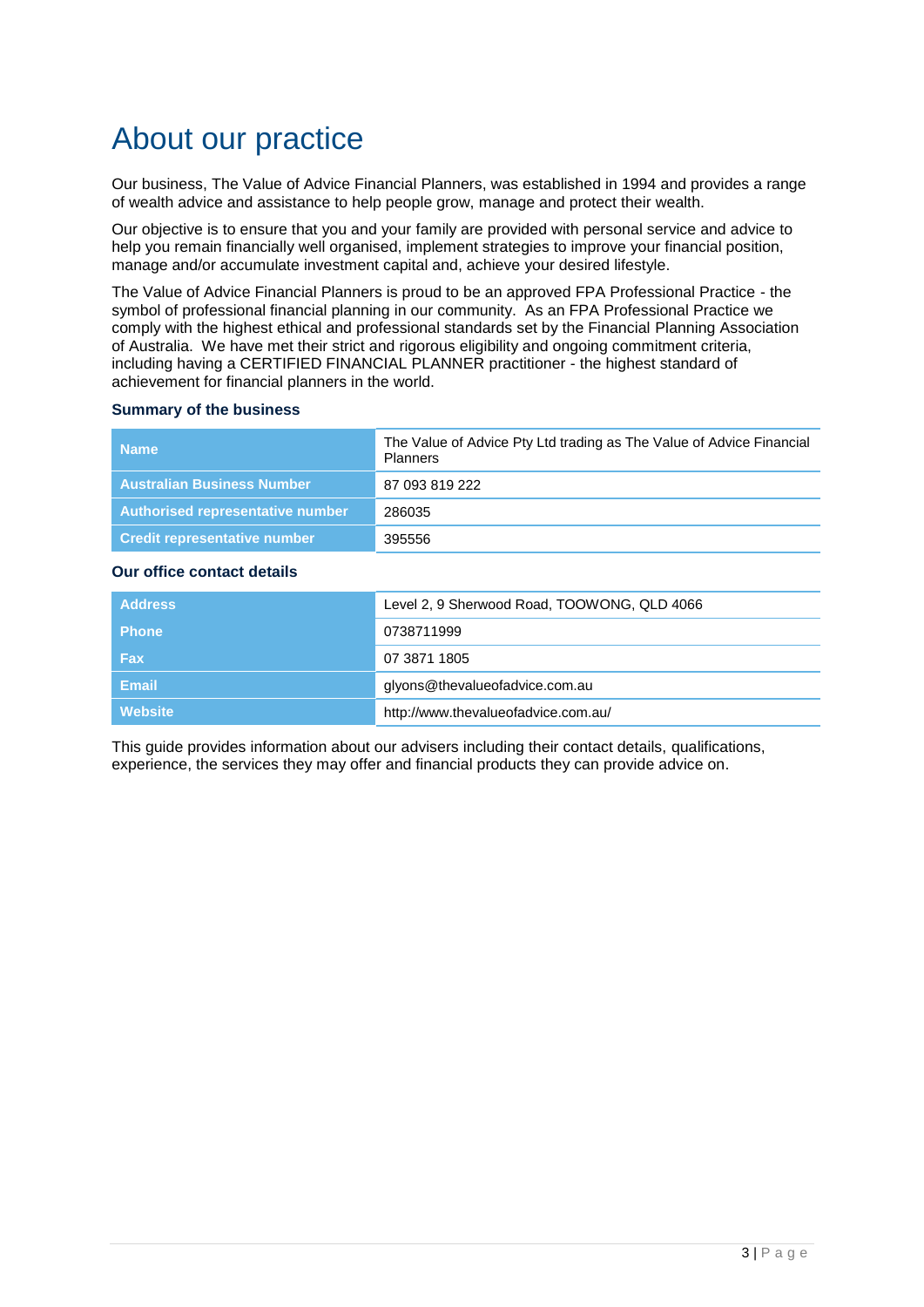## Our advice and services

We can provide you with personal and general advice about specific services and financial products listed below. We can also arrange for financial products to be issued without advice from us. In some cases, we may not be able to distribute a financial product to you under non-personal advice if your circumstances do not fit within a product's target market.

Individual advisers within our practice may not be qualified to provide advice in all of the services and products noted below. Their individual profile guides will note any limitations to the advice they are qualified to provide. At all times we will ensure the appropriate adviser is available to you to provide advice consistent with your goals.

The following table sets out the areas of advice we can help you with as well as the products and services we can arrange.

Any additional advice or services we can offer you, or limitations to the list below, will be outlined in **Our financial advisers and credit advisers** on page [11.](#page-10-0)

| We can provide financial advice in relation to:      |                                                                |                                                                          | We can provide and arrange the following<br>products and services:                                            |  |  |
|------------------------------------------------------|----------------------------------------------------------------|--------------------------------------------------------------------------|---------------------------------------------------------------------------------------------------------------|--|--|
|                                                      | Investment strategies (strategic asset<br>allocation)          |                                                                          | Superannuation, including retirement savings<br>accounts                                                      |  |  |
|                                                      | Budget and cash flow management                                |                                                                          | Managed investments                                                                                           |  |  |
|                                                      | Debt management (including borrowing for<br>personal purposes) |                                                                          | Deposit and payment products (for example<br>term deposits, cash management accounts and                      |  |  |
|                                                      | Salary packaging                                               |                                                                          | non-cash payment products)                                                                                    |  |  |
| Superannuation strategies and retirement<br>planning |                                                                | Retirement income streams, including pensions<br>and annuities           |                                                                                                               |  |  |
|                                                      | Personal insurance                                             |                                                                          | Personal and group Insurance (life cover,<br>disability, income protection and trauma)                        |  |  |
| Centrelink and other government benefits             |                                                                | Life investment products including whole of life,<br>endowment and bonds |                                                                                                               |  |  |
|                                                      |                                                                |                                                                          | Arranging for listed securities, shares and<br>debentures to be bought and sold via a<br>platform and broker. |  |  |
|                                                      |                                                                |                                                                          | Investor directed portfolio services                                                                          |  |  |

Charter maintains an approved products and services list from a diversified selection of approved Australian and International providers, including companies related to Charter. These have been researched by external research houses as well as our in-house research team.

Charter periodically reviews these products to ensure that they remain competitive with similar products that address similar client needs and objectives. Generally, we recommend products that are on the approved products and services list. However, if appropriate for your needs, we may, subject to Charter's approval, recommend other products.

A copy of the approved products and services list can be supplied to you upon request.

If we recommend a new platform or portfolio administration service, we use those approved by Charter.

As at October 2021, the lenders whose products are most commonly recommended by accredited mortgage consultants authorised by Charter are ANZ, Macquarie Bank, NAB, AFG Home Loans, Commonwealth Bank and Bankwest.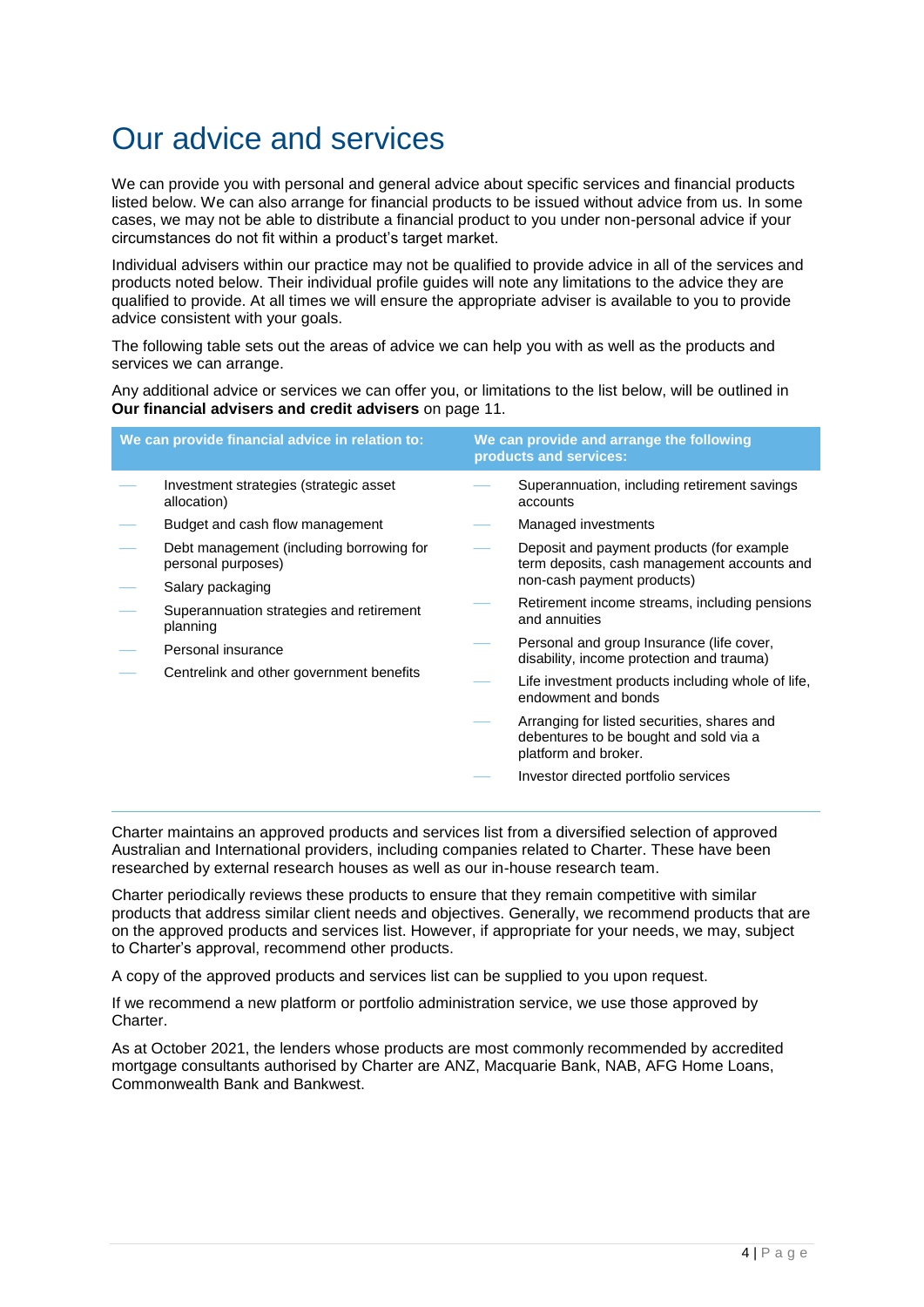### Tax implications of our advice

Under the Tax Agent Services Act 2009, The Value of Advice Pty Ltd, trading as The Value of Advice Financial Planners is authorised by the Tax Practitioners Board to provide tax (financial) advice services on matters that are directly related to the nature of the financial planning advice provided to you. We will not consider any other tax matters in our advice to you. Where tax implications are discussed they are incidental to our recommendations and only included as an illustration to help you decide whether to implement our advice.

### Transaction services

We can arrange to complete transactions for you on limited types of financial products where we can take your instructions and arrange for the transaction to be completed, without providing personal advice. If you wish to proceed without our advice, we will ask you to confirm your instructions, which will be documented in writing. We will keep a record of this documentation for seven years after the end of our relationship. You may request a copy of such records by contacting our office during that period.

### Your relationship with us and using our services

You can contact us directly with any instructions relating to your financial products. This includes giving us instructions by telephone, mail or email. We can only accept your instructions via email once you have signed an authority form.

We will work with you to agree what advice and services we will provide and when and how often we will provide them.

Where you agree to annual advice and services, the details will be documented and provided to you in an advice or service agreement. This includes the frequency of contact between us, service standards that may apply, any fee arrangements and how the agreement can be terminated.

If at any time you wish to terminate your relationship with us, please contact us using the details shown in this guide.

### Providing information to us

It is important that we understand your circumstances and goals, so that we can provide you with appropriate advice and services. You have the right not to provide us with any personal information. Should you choose to withhold information, or if information you provide is incomplete or inaccurate the advice or services we provide you may not be appropriate for you.

It is also important that you keep us up to date by informing us of any changes to your circumstances so we are able to determine if our advice continues to be appropriate.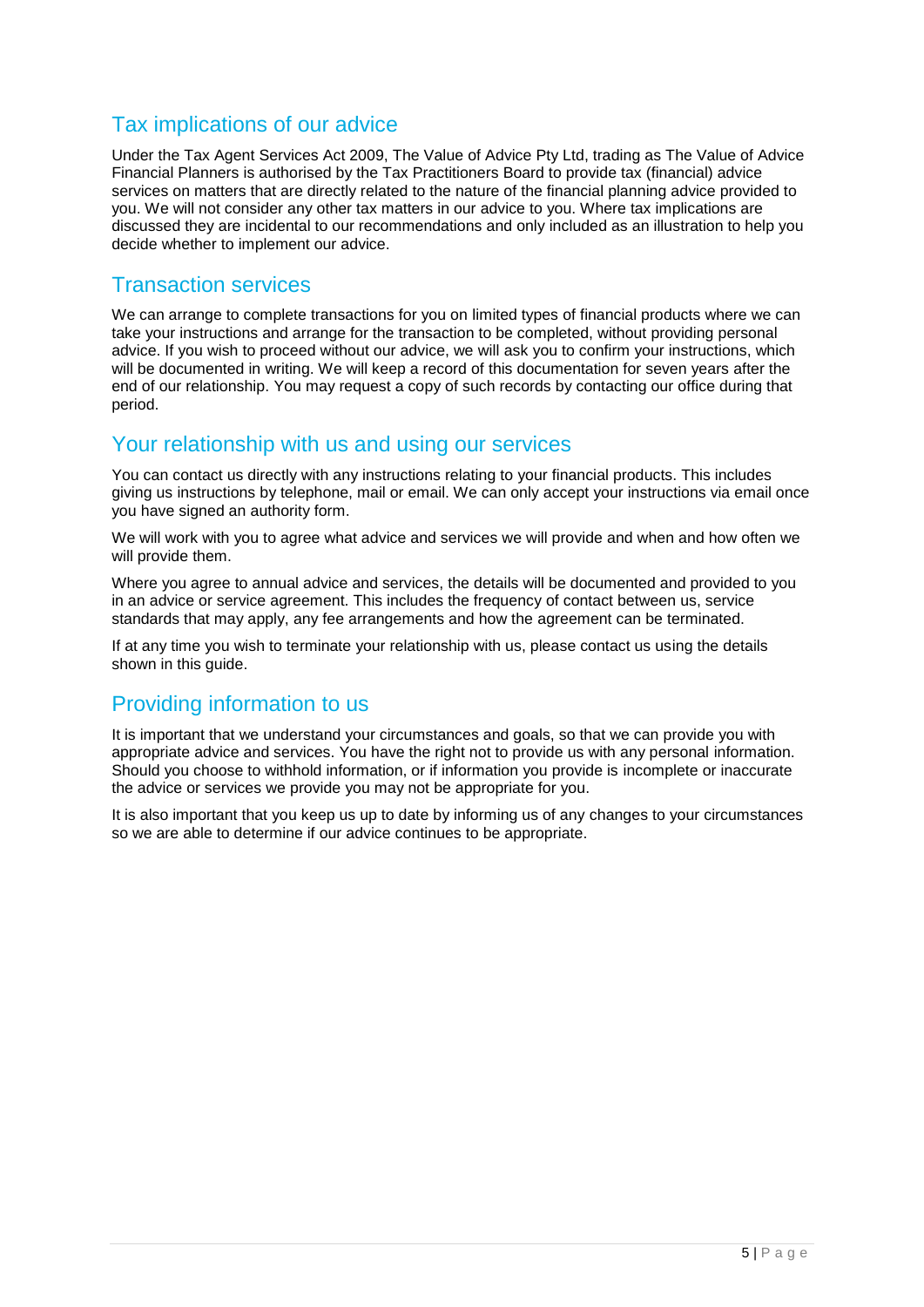## Our fees

The actual fee charged to you will depend on the nature of the advice or service we provide. We will discuss and agree the actual fees with you before we proceed. The following section outlines the types of fees that may apply.

The fees charged for our advice and services may be based on a combination of:

A set dollar amount

Our agreed advice and service fees may include charges for:

- Initial advice;
- Annual advice and services
- Ad-hoc advice and services

Please note that for services in relation to insurance and some credit products, commissions may be paid by the product provider as follows:

- Initial commission a percentage of the value of your loan balance or insurance premiums; and
- Ongoing commission a percentage of the value of your outstanding loan amount or premiums, usually calculated at the end of each month in which you hold the loan, or on renewal of insurance products.

#### **Payment methods**

We offer you the following payment options for payment of our advice and service fees:

- BPAY, direct debit (savings), credit card or cheque; and
- Deduction from your investment (subject to the advice and service provided).

All permissible fees and commissions will be paid directly to Charter as the licensee. It will then pass on the amounts due to us through its payment system. Charter charges our practice a Licensee Fee each year. The Licensee Fee is determined as an annual amount based on a number of factors, including our business revenue, the number of advisers and/or accredited mortgage consultants in the practice and a practice fee.

For more information on our services, please see our **Schedule of fees** attached or available on request.

### Other costs

Where other costs are incurred in the process of providing our advice and services to you, you will be liable for these costs. However, we will agree all additional costs with you prior to incurring them.

### Other benefits we may receive

The following are monetary and non-monetary benefits we may receive other than those explained above. These are not additional costs to you.

In addition to the payments we may receive for our advice and services, we may receive other support services or recognition from the licensee to help us grow our business. This could include training, badging rights, technology, financing, events or other recognition we are eligible for. We may receive benefits from products that may include non-monetary benefits that are valued at less than \$300. We may also participate in business lunches or receive corporate promotional merchandise tickets to sporting or cultural events and other similar items.

#### **Development, management and advice (DMA) run off payments**

Eligibility to receive DMA run off payments is dependent on us continuing to be authorised by and meeting standards set by Charter. From 31 January 2020 we will be eligible to receive run-off payments based on the amount of advice revenue we generated in 2018. Advice revenue includes revenue directly attributable to advice provided to a client for an agreed fee. It excludes commissions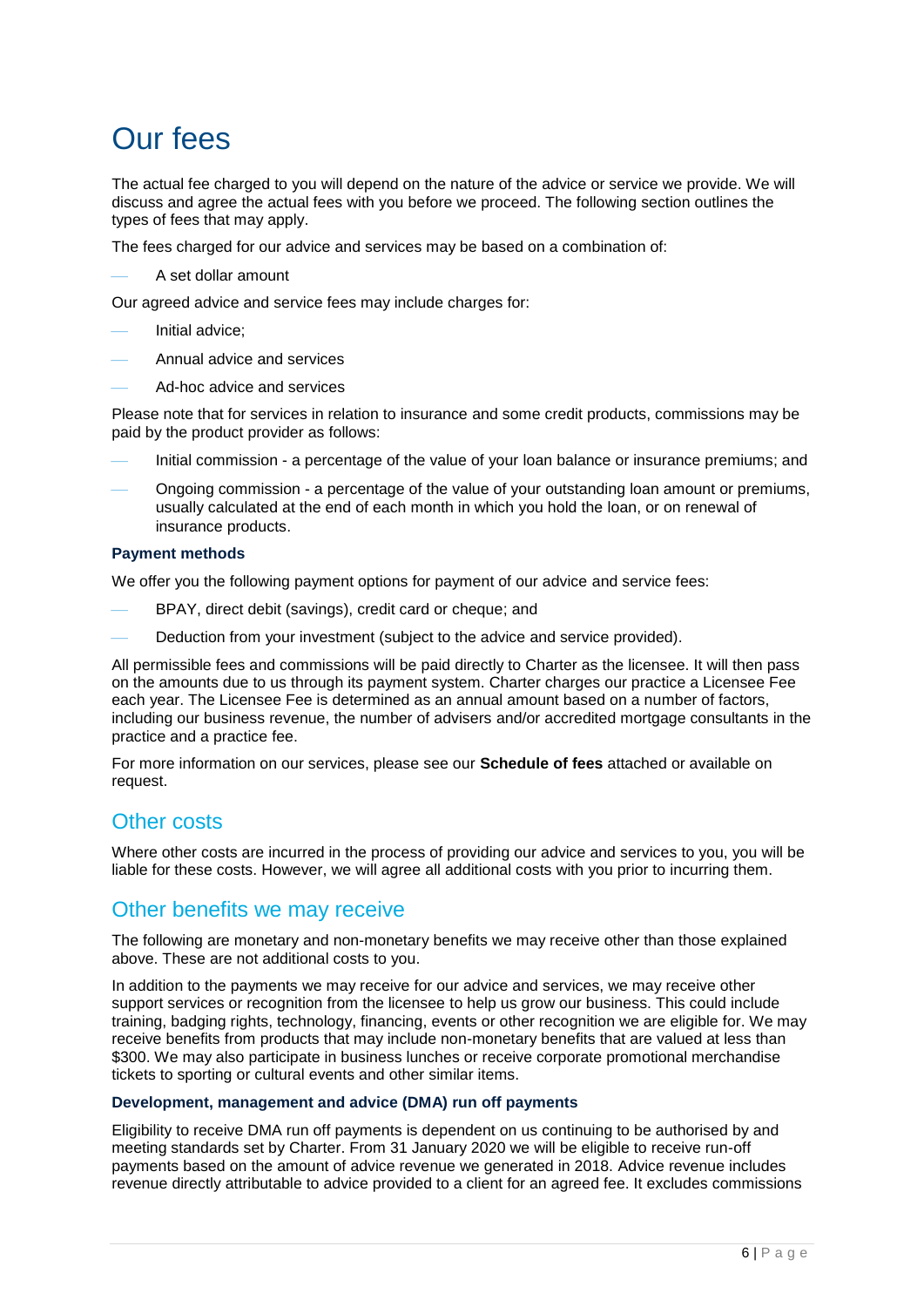from investment, insurance and banking products. These payments are to assist with our cashflow over 3 years as set out in the table below. Run-off payments will not be made after January 2023.

| Year | <b>Total annual amount</b> |  |
|------|----------------------------|--|
| 2021 | \$2,376.00                 |  |
| 2022 | \$1,188.00                 |  |

#### **Buyout option**

Where we request Charter to buy-back our business prior to 31 December 2021 and this is approved by Charter, then if we leave the financial services industry, we are eligible to sell the register rights of our client base to Charter. The valuation of these rights is based on a multiple of the annual financial planning revenue generated by our practice.

#### **Personal and professional development**

Charter provides personal and professional development opportunities to us in the form of education and professional development programs, offered annually to qualifying practices.

#### **Business support**

We may receive financial and non-financial assistance from the licensee including financing. technology support and marketing or other once-off transitional support costs, to help us grow our business or implement appropriate succession planning options.

Provided we met specific qualification criteria Charter will support our practice with up to \$3,750 per authorised representative that was with us in December 2017. This support is to assist us in meeting the training and education requirements for financial advisers as required by Financial Adviser Standards and Ethics Authority. Any support provided by Charter is paid directly to the education provider and not to us.

#### **Placement fees**

From time to time Charter will receive fees from brokers or product issuers (including AMP group companies) for arranging client participation in Initial Public Offerings (IPOs) of financial products. The fee, which is generally a percentage of the fee paid to the broker, varies from offer to offer and by the level of participation by Charter. We may share in this fee based on the level of participation by our clients.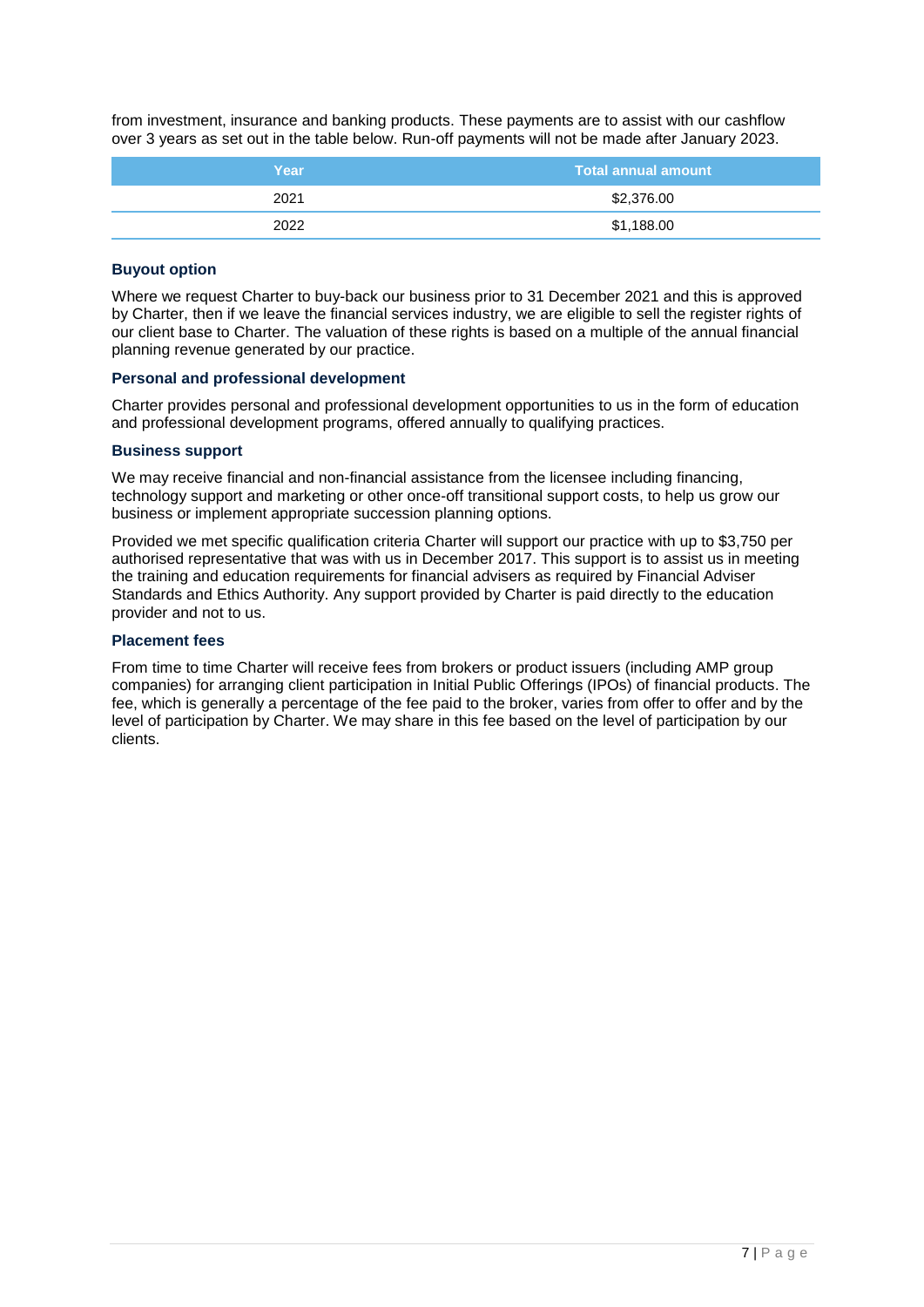# Relationships and associations

It is important that you are aware of the relationships that Charter has with providers of financial services and products as they could be seen to influence the advice you receive.

We are 40% owned by Associated Planners Financial Services Pty Ltd which is a member of the AMP Group.

### About our licensee

Charter Financial Planning Limited

ABN 35 002 976 294

Australian Financial Services Licensee and Australian Credit Licensee No: 234665

Charter:

- Approved the distribution of this guide
- Authorised us to provide advice and other services as described in this guide
- Authorised us to provide credit assistance services to you

Charter's registered office is located at 33 Alfred Street, Sydney, NSW 2000.

### About the AMP Group

Charter is a member of the AMP group of companies. We can provide advice on products from a wide range of financial product providers, some of which are related or associated with Charter namely:

- National Mutual Funds Management Limited NMMT Limited N.M. Superannuation Pty Limited ipac asset management limited AMP Capital Funds Management Limited AMP Capital Investors Limited AMP Superannuation Limited Australian Securities Administration Limited (ASAL)
- AMP Bank Limited
- SMSF Administration Solutions Pty Ltd SuperConcepts Pty Ltd

If we recommend a product issued by the AMP Group or a third party product issuer, they will benefit from our recommendation by receiving product, administration and investment fees, as well as fees paid by fund managers to distribute their product. These fees are all disclosed in the relevant PDS or IDPS guide.

Authorised representatives and/or staff employed in our business may hold shares in AMP Limited, whose share price may be favourably affected by the sale of products issued by AMP Group companies.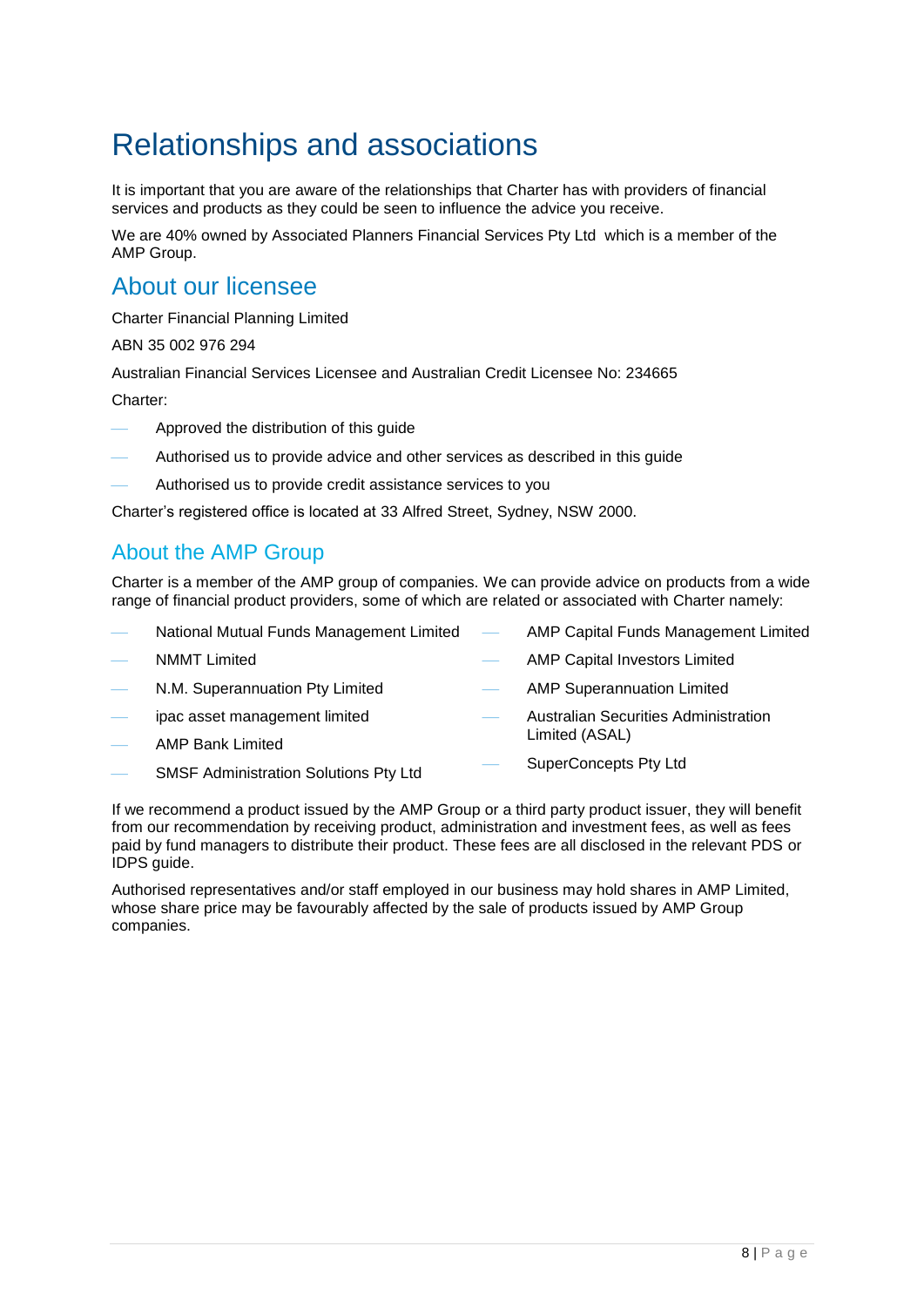# Confidence in the quality of our advice

If at any time you feel like you are not satisfied with our services, the following will help you understand your options and find a resolution.

- Contact your adviser and tell them about your complaint.
- If your complaint is not satisfactorily resolved within three business days, please contact Charter:
	- Phone 1800 812 388
	- Email [advicecomplaints@amp.com.au](mailto:advicecomplaints@amp.com.au)
	- In writing:
		- **Charter Financial Planning Limited**

#### **Attention: Head of Advice Complaints and Client Remediation**

33 Alfred Street

Sydney NSW 2000

- They will try to resolve your complaint quickly and fairly. They will provide you with a decision in respect to your complaint within 30 days of us receiving it.
- We note that in some circumstances, it may not be possible for us to completely resolve a complaint within this timeframe. If you do not agree with our decision in respect of your complaint, or are otherwise unsatisfied with our response, you may escalate your complaint to one of the following External Dispute Resolution Schemes listed below.

| Any issues relating to financial advice,<br>investments, superannuation, insurance<br>matters, or credit matters | <b>Australian Financial Complaints Authority (AFCA)</b><br>GPO Box 3<br>Melbourne VIC 3001<br>1800 931 678<br>www.afca.org.au<br>info@afca.org.au |
|------------------------------------------------------------------------------------------------------------------|---------------------------------------------------------------------------------------------------------------------------------------------------|
| Any issue relating to your personal<br><i>information</i>                                                        | <b>The Privacy Commissioner</b><br>GPO Box 5218<br>Sydney NSW 2001<br>1300 363 992<br>privacy@privacy.gov.au                                      |

You may also contact the **Australian Securities & Investments Commission (ASIC)** on 1300 300 630 (free call info line) to make a complaint and obtain information about your rights.

## Professional indemnity insurance

We maintain professional indemnity insurance to cover our advice and the recommendations provided by your adviser. Charter is also covered by professional indemnity insurance and this satisfies the requirements imposed by the Corporations Act 2001 and National Consumer Credit Protection Act. The insurance covers claims arising from the actions of former employees or representatives of Charter, even where subsequent to these actions they have ceased to be employed by or act for Charter.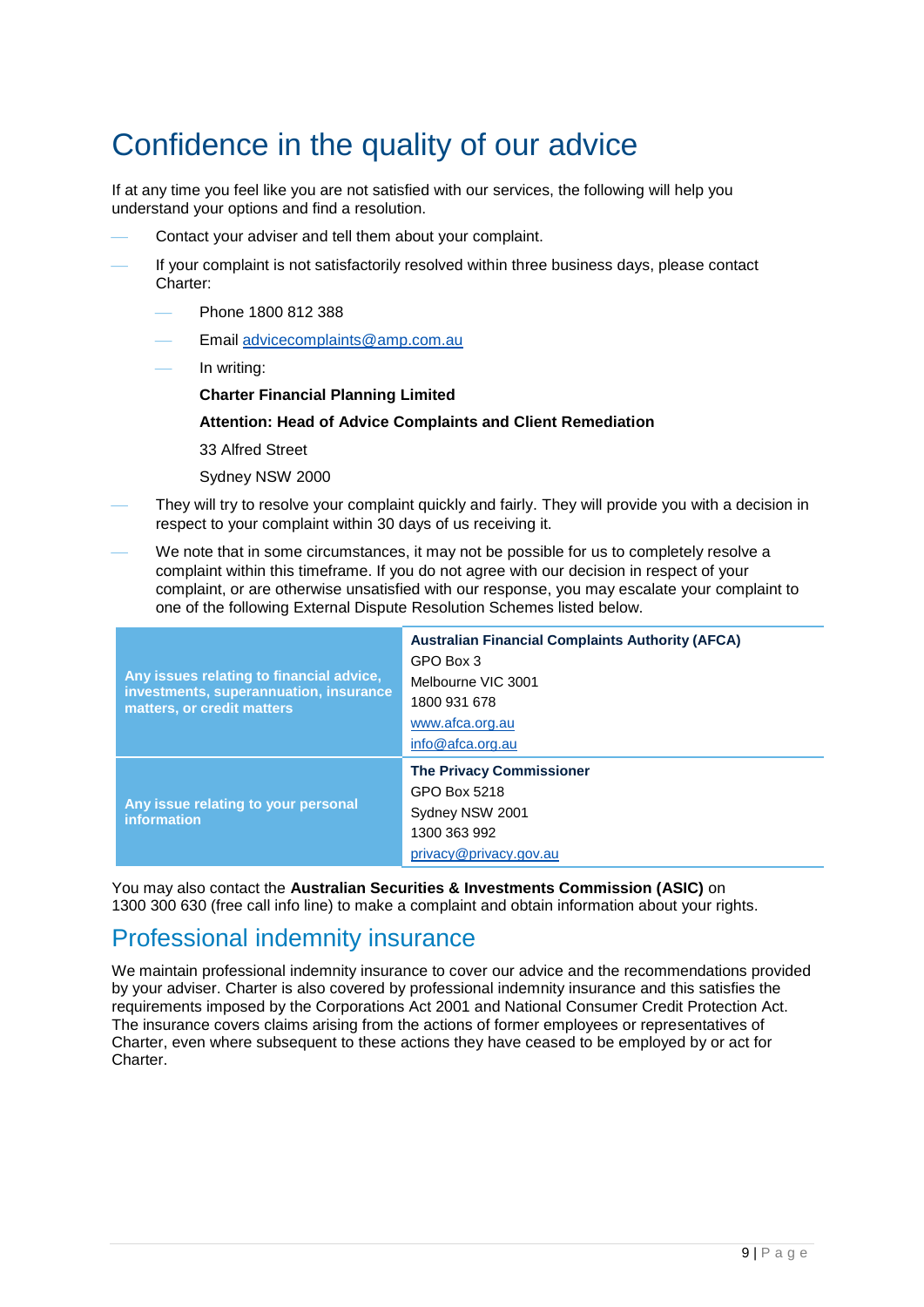# Your privacy

We are committed to protecting your privacy. Below we outline how we maintain the privacy of the information we collect about you.

## Privacy collection statement

As part of the financial planning process, we need to collect information about you. Where possible we will obtain that information directly from you, but if authorised by you we may also obtain it from other sources such as your employer or accountant. If that information is incomplete or inaccurate, this could affect our ability to fully or properly analyse your needs, objectives and financial situation, so our recommendations may not be completely appropriate or suitable for you.

We are also required under the Anti-Money-Laundering and Counter-Terrorism Financing Act (AML/CTF) 2006 to implement client identification processes. We will need you to present identification documents such as passports and driver's licences in order to meet our obligations.

We keep your personal information confidential, and only use it in accordance with our Privacy Policy. Some of the ways we may use this information are set out below:

- Your adviser and Charter may have access to this information when providing financial advice or services to you;
- Your adviser may, in the future, disclose information to other financial advisers, brokers and those who are authorised by Charter to review customers' needs and circumstances from time to time, including other companies within the AMP group (the Group);
- Your information may be disclosed to external service suppliers both here and overseas who supply administrative, financial or other services to assist your adviser and the Group in providing financial advice and services to you. A list of countries where these service providers are located can be found in the Group Privacy Policy;
- Your information may be used to provide ongoing information about opportunities that may be useful or relevant to your financial needs through direct marketing (subject to your ability to optout as set out in the Group Privacy Policy); and
- Your information may be disclosed as required or authorised by law and to anyone authorised by you.

Your adviser and Charter will continue to take reasonable steps to protect your information from misuse, loss, unauthorised access, modification or improper disclosure. You can request access to the information your adviser or Charter holds about you at any time to correct or update it as set out in the Group Privacy Policy. The Group Privacy Policy also contains information about how to make a complaint about a breach of the Australian Privacy Principles.

For a copy of Group's Privacy Policy visit <http://www.amp.com.au/privacy> or you can contact us.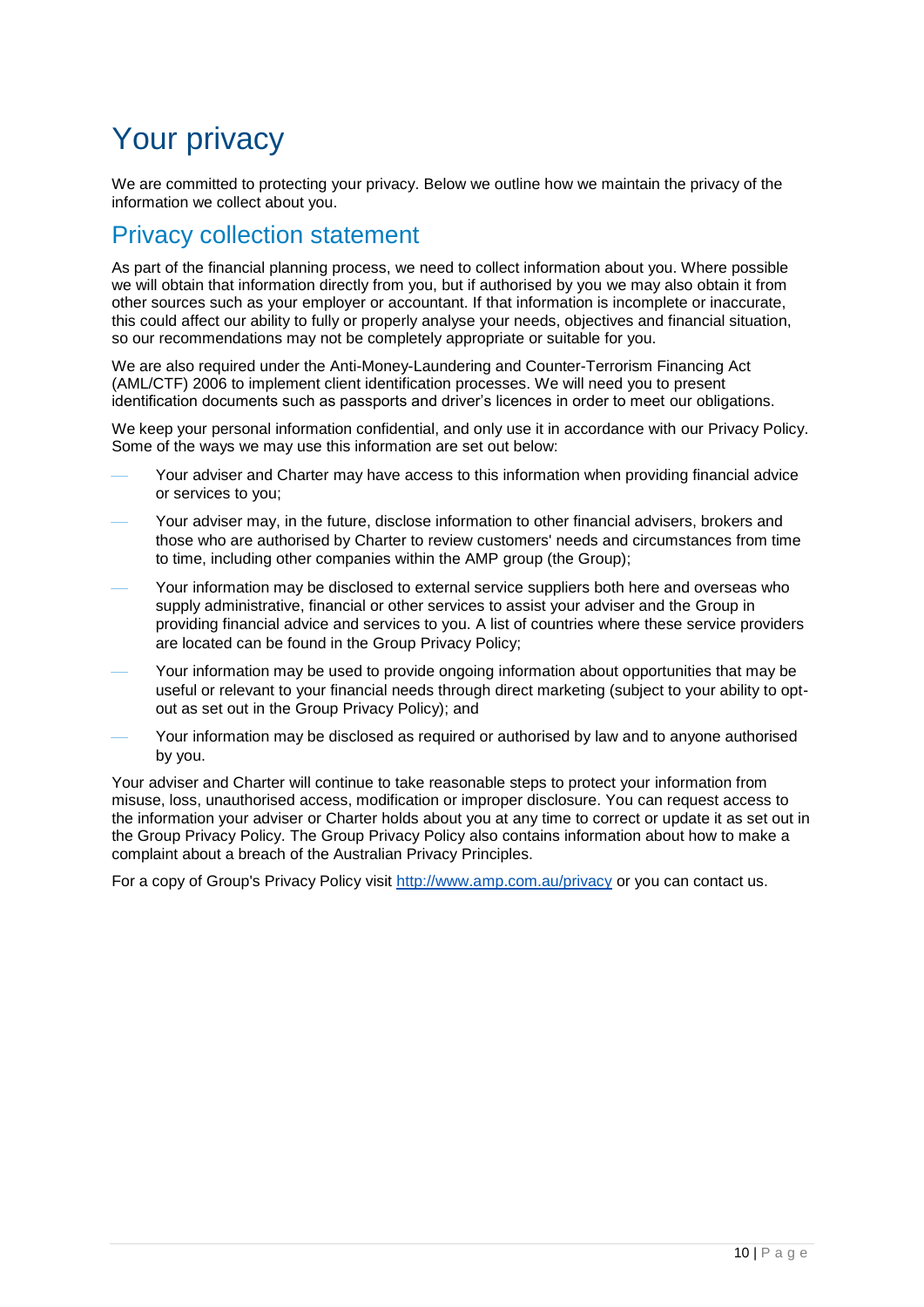# <span id="page-10-0"></span>Our financial advisers and credit advisers

## About Greg Lyons

| <b>Experience</b>                       | Greg Lyons has been providing financial advice to<br>clients since 1988. |
|-----------------------------------------|--------------------------------------------------------------------------|
| <b>Phone</b>                            | 07 3871 1999                                                             |
| Email                                   | glyons@thevalueofadvice.com.au                                           |
| <b>Authorised representative number</b> | 239791                                                                   |
| <b>Credit representative number</b>     | 395556                                                                   |

**Qualifications (Finance related)**

Diploma of Financial Planning

Bachelor of Business (Accounting)

Professional Certificate in Self Managed Superannuation Funds

**Professional memberships**

FPA - Financial Planning Association

**Professional designations**

CFP - Certified Financial Planner (FPA)

## The advice and services I can provide

I am authorised to provide the services listed in the **Our advice and services** section of this guide, except for the following:

Should you require advice and services that extend beyond my authority I can refer you to a suitably qualified professional.

I am also a credit representative of Charter and am authorised to provide strategic debt advice regarding how to structure debt, suitability of existing loan structures and repayment options. I am not authorised to provide credit assistance. If you require advice involving mortgages or other lending products, I can refer you to an accredited mortgage consultant.

## How I am paid

I receive the following from our practice:

#### salary

Based on the above, the following contains my remuneration details:

- I am paid a salary by The Value of Advice Pty Ltd and may be entitled to a bonus. This bonus is paid on my performance, the total remuneration paid to The Value of Advice Pty Ltd in conjunction with my work and, profitibility of The Value of Advice Pty Ltd.
- I have equity in The Value of Advice Pty Ltd and may receive capital and profit related benefits.